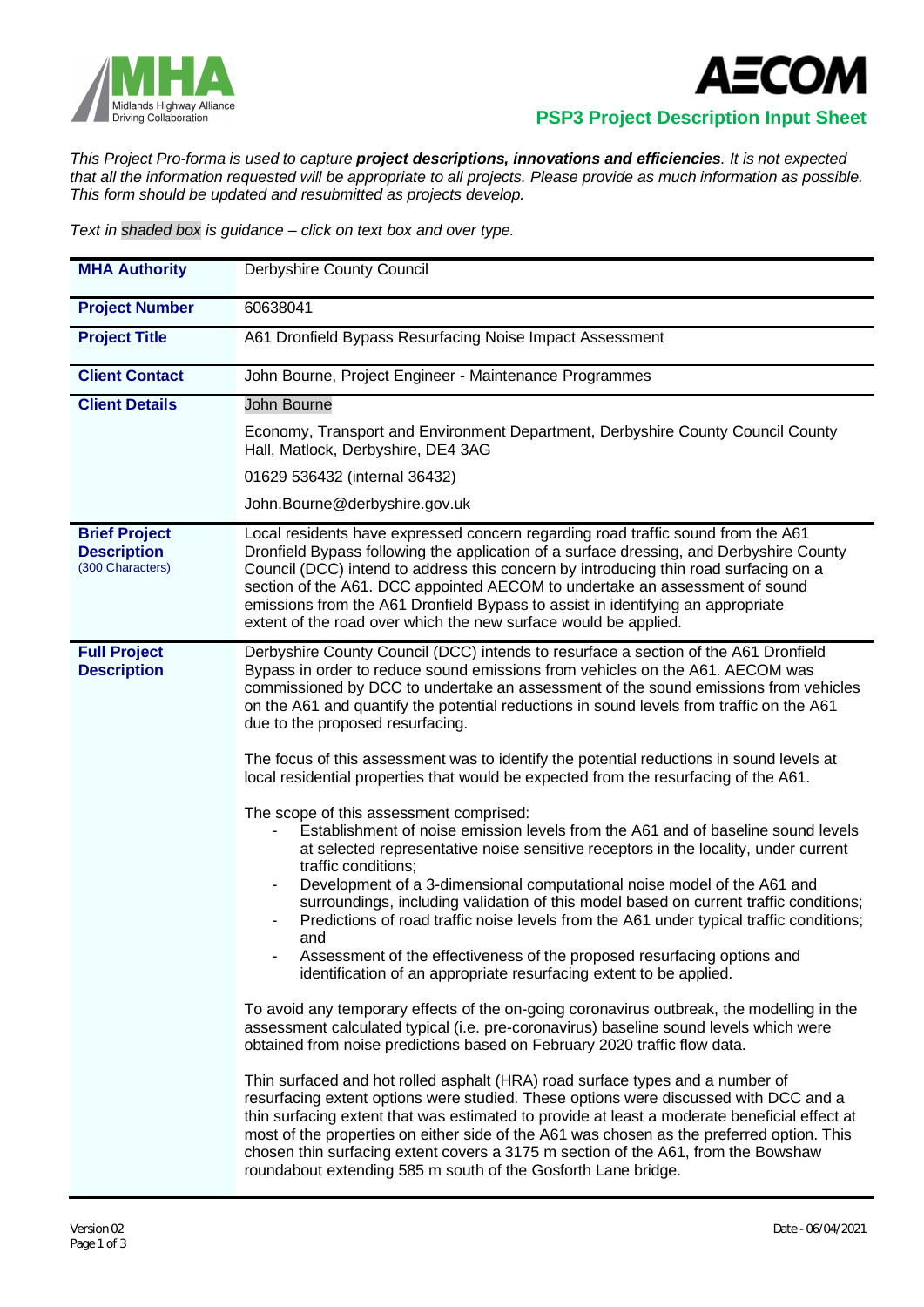



 **PSP3 Project Description Input Sheet**

|                                                        | The short-term change in predicted road traffic sound levels due to the introduction of the<br>chosen thin surfacing extent indicated that moderate to major beneficial effects at a<br>majority of the properties within the study area.<br>The proposed thin surfacing is expected to achieve levels lower than those present before<br>the application of surface dressing applied in August 2019.                                                                                                                                       |  |  |  |  |  |
|--------------------------------------------------------|---------------------------------------------------------------------------------------------------------------------------------------------------------------------------------------------------------------------------------------------------------------------------------------------------------------------------------------------------------------------------------------------------------------------------------------------------------------------------------------------------------------------------------------------|--|--|--|--|--|
| <b>Innovation</b>                                      | The assessment used sound data captured during the COVID-19 lockdown and we<br>needed to interpret this in a way to estimate noise impacts under typical conditions. I.e.                                                                                                                                                                                                                                                                                                                                                                   |  |  |  |  |  |
|                                                        | pre-lockdown (before March 2020). To do this, we needed to use traffic counts<br>representative of the pre-lockdown and lockdown periods. This can be considered as<br>innovation because it is not a usual procedure. We needed to approach the question in a<br>different way to be able to provide reliable results representing typical pre-lockdown<br>conditions.                                                                                                                                                                     |  |  |  |  |  |
|                                                        | This project has contributed to the development of an AECOM tool that will simplify<br>some usual tasks within noise assessment. The noise modelling undertaken within the<br>scope of the project required processing of publicly available free LIDAR data. This has<br>contributed to the development of a GIS tool that allows for automated LIDAR data<br>processing. This tool can be used internally in future projects where large number of<br>LIDAR tiles need processing. This will increase efficiency and the quality of data. |  |  |  |  |  |
| <b>Lean Delivery /</b><br><b>Efficiency Savings</b>    | The GIS tool will provide efficiency savings which are difficult to quantify but are still<br>moderate in the overall scheme of things. The key benefit is and improvement to the<br>quality of the data processed.                                                                                                                                                                                                                                                                                                                         |  |  |  |  |  |
| <b>Sustainability</b>                                  | N/A                                                                                                                                                                                                                                                                                                                                                                                                                                                                                                                                         |  |  |  |  |  |
| <b>Awards / Customer</b><br><b>Satisfaction</b>        | $\boxtimes$ MHAPSP 2 360 degree Performance Feedback? AECOM scored an average of over<br>9/10 across the KPIs measured.<br>П                                                                                                                                                                                                                                                                                                                                                                                                                |  |  |  |  |  |
| <b>Address of Site</b>                                 | Multiple Site Project:<br>A61 Dronfield Bypass                                                                                                                                                                                                                                                                                                                                                                                                                                                                                              |  |  |  |  |  |
|                                                        | Post Code: S18 1PS (project site centre point)                                                                                                                                                                                                                                                                                                                                                                                                                                                                                              |  |  |  |  |  |
|                                                        | Coordinates: 434654, 378292 (project site<br>centre point)                                                                                                                                                                                                                                                                                                                                                                                                                                                                                  |  |  |  |  |  |
|                                                        | England                                                                                                                                                                                                                                                                                                                                                                                                                                                                                                                                     |  |  |  |  |  |
| <b>Project Capital</b><br><b>Value (if applicable)</b> | <b>Estimated: Not known</b><br>At Completion: Not known                                                                                                                                                                                                                                                                                                                                                                                                                                                                                     |  |  |  |  |  |

| <b>Fee Value</b>                                 | Estimated: £9,650            | At Completion: £9650                       |
|--------------------------------------------------|------------------------------|--------------------------------------------|
|                                                  |                              |                                            |
| <b>MHA PSP3 Delivery</b><br>Team                 | <b>Project Manager:</b>      | Tom Lucas                                  |
|                                                  | <b>Delivery Manager:</b>     | Seckin Basturk                             |
|                                                  | <b>Framework</b><br>Manager: | Jason Clarke                               |
| <b>Project Manager</b><br><b>Contact Details</b> | Tom Lucas                    | +44-(0)7824-303156,<br>tom.lucas@aecom.com |